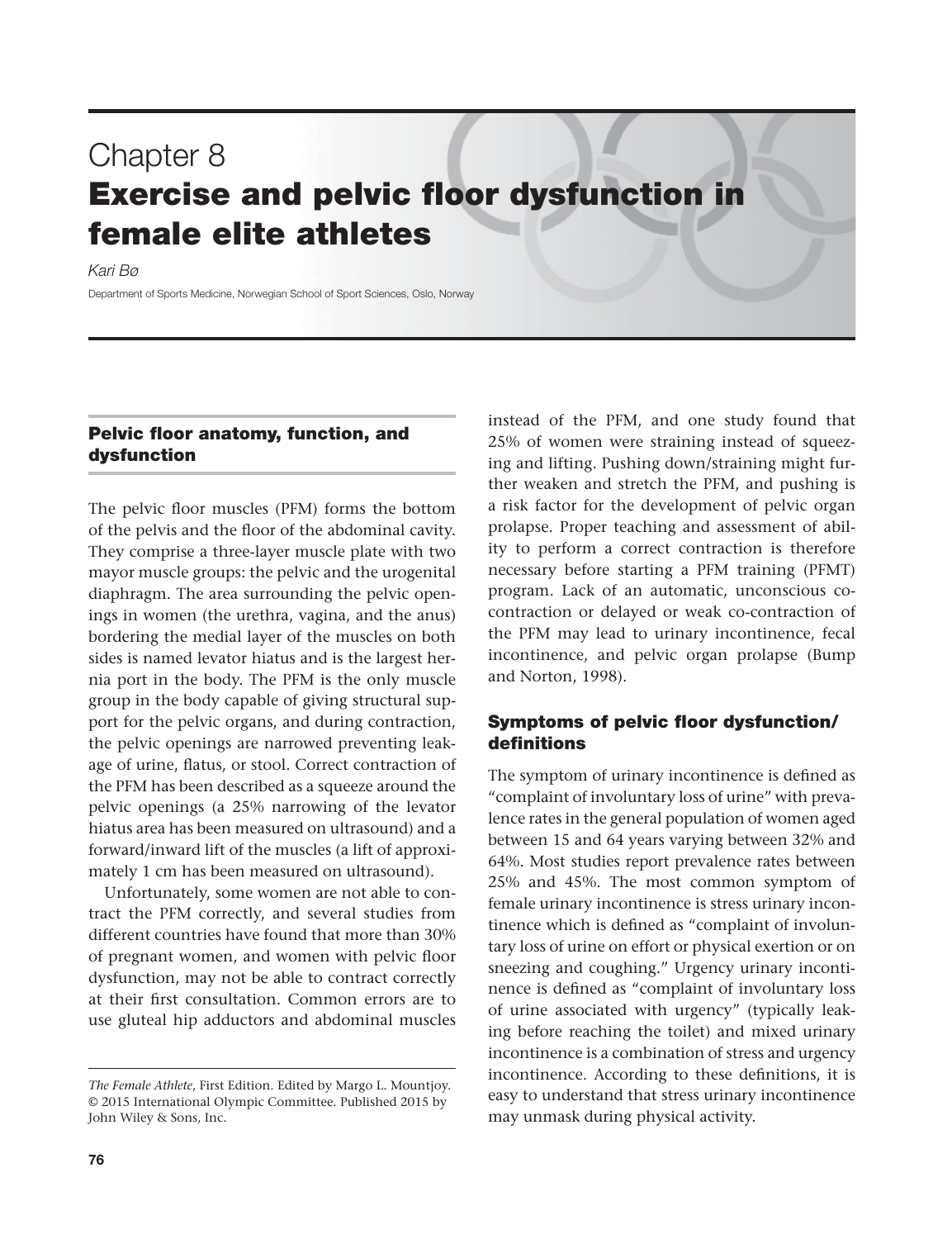Anal incontinence is defined as the involuntary loss of feces—solid or liquid (fecal incontinence) and involuntary loss of flatus. Anal and urinary incontinence often coexist, and prevalence rates of anal incontinence vary between 11% and 15% in the adult population.

Pelvic organ prolapse refers to loss of support for the uterus, bladder, colon, or rectum, leading to descent of one or more of these organs into the vagina. Pelvic organ prolapse quantification examination defines prolapse by measuring the descent of specific segments of the reproductive tract during valsalva strain relative to the hymen:

**Stage 0:** No prolapse is demonstrated.

**Stage I:** Most distal portion of the prolapse is more than 1 cm above the level of the hymen.

**Stage II:** Most distal portion of the prolapse is 1 cm or less proximal to or distal to the plane of the hymen. **Stage III:** The most distal portion of the prolapse is more than 1 cm below the plane of the hymen.

**Stage IV:** Complete eversion of the total length of the lower genital tract is demonstrated. The prevalence of anatomic prolapse is about 30%, whereas sysmptomatic prolapse (a sensation of a mass bulging into the vagina) is ranging betweeen 5% and 10%.

Well‐established etiological factors for pelvic floor dysfunction include pregnancy and vaginal childbirth (instrumental deliveries increase the risk), older age, obesity, and gynecological surgery. Other factors are less clear, such as strenuous work or exercise, constipation with straining on stool, chronic coughing, or other conditions that increase abdominal pressure chronically.

## **Pelvic floor and strenuous physical activity**

There are two hypotheses about the pelvic floor and strenuous exercise, going in totally opposite directions.

## **Hypothesis one: female athletes have strong pelvic floor muscles**

The rationale behind this hypothesis is that any physical activity that increases intra‐abdominal pressure will lead to a simultaneous co‐contraction or precontraction of the PFM, thereby giving a training stimulus to the muscles. Based on this assumption, general physical activity would prevent and treat stress urinary incontinence, but has also raised concern that elite athletes develop a stiff and rigid pelvic floor that may increase the risk of prolonged second stage of labor and lead to instrumental delivery. However, women leak during physical activity, and they report worse leakage during high‐impact activities. To date, there is scant knowledge about elite athletes and delivery outcomes, but there is no strong evidence that elite athletes have more difficult childbirth than their sedentary counterparts. To the author's knowledge, no sport activities involve a direct voluntary contraction of the PFM, and it is unlikely that the athletes would be aware of the pelvic floor during activity. Furthermore, many women do not demonstrate an effective simultaneous or precontraction of the PFM during increased abdominal pressure, this being the reason for why they leak. In nulliparous women, stress urinary incontinence may be due to genetically weak connective tissue, location of the PFM at a lower, caudal position inside the pelvis, lower total number of muscle fibers (especially fast‐twitch fibers), or untrained muscles in those leaking.

To date, there is little knowledge about PFM function in elite athletes. Our group measured PFM function in sport and physical education students with and without urinary incontinence and did not find any difference in PFM strength. The increase in PFM pressure during a voluntary contraction was  $16.2 \text{ cm}$ H<sub>2</sub>O (SD 8.7) in the group with stress urinary incontinence and  $14.3 \text{ cm}$ H<sub>2</sub>O (SD 8.2) in the continent group. However, this study was limited by its small sample size, and no strong conclusion can be drawn.

# **Hypothesis two: female athletes may overload, stretch, and weaken the pelvic floor**

Heavy lifting and strenuous work have been listed as risk factors for the development of pelvic organ prolapse and stress urinary incontinence. It has been suggested that the cardinal and uterosacral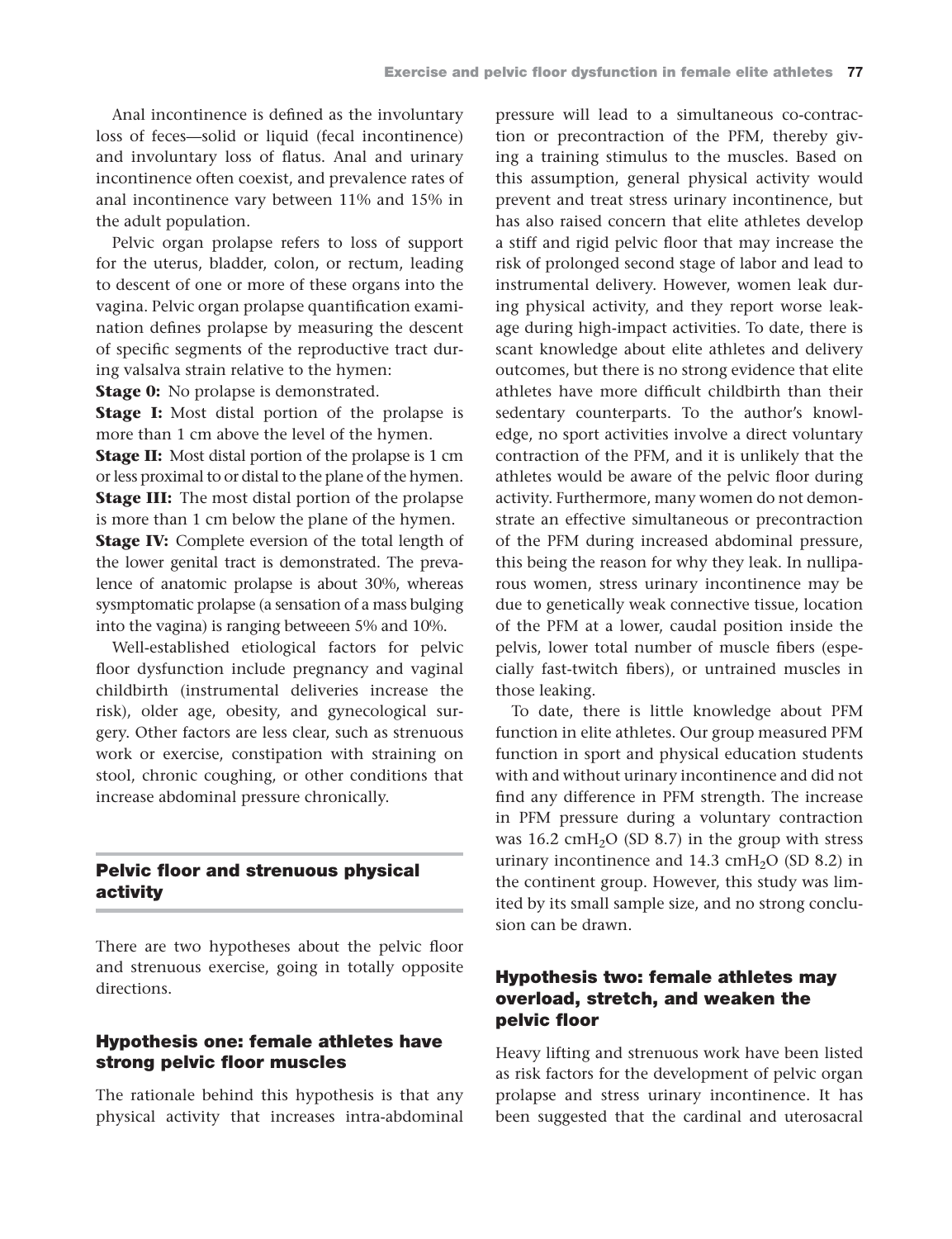ligaments, PFM, and the connective tissue of the perineum might be damaged chronically because of repeatedly increase in abdominal pressure due to hard manual work and chronic cough. To date, there are still few data to support the hypothesis. In a study of Danish nursing assistants, it was found that they were 1.6 times more likely to undergo surgery for genital prolapse and incontinence than women in the general population. However, the study did not control for parity. Hence, it is difficult to conclude whether heavy lifting is an etiological factor.

In the United States Air Force female crew, 26% of women capable of sustaining up to 9 G reported urinary incontinence. However, more women had incontinence off duty than while flying, and it was concluded that flying high-performance military aircraft did not affect the rate of incontinence. Nine of 420 nulliparous female soldiers entering the airborne infantry training program developed severe incontinence. Hence, most women were not negatively affected by this high‐impact activity.

The maximum vertical ground reaction forces during different sport activities have been reported to be 3–4 times body weight for running, 5–12 times for jumping, 9 times for landing from front somersault, 14 times for landing after double back somersault, 16 times during landing in long jumps, and 9 times body weight in the lead foot in javelin throwing. Thus, one would anticipate that the pelvic floor of athletes needs to be much stronger than in the normal population to counteract these forces. Several studies have found that coughing and valsalva (as in defecation) increase intra‐abdominal pressure to a significantly higher degree than different daily movements and exercises. Many exercises including abdominal exercise did not increase the intra‐abdominal pressure more than rising up from a chair. In a recent study, PFM strength was compared in 10 handball, 10 volleyball, and 10 basketball players, as well as a nonexercising control group, and weaker muscles were found in the volleyball and basketball players compared with the controls. Lower strength correlated with increased symptoms of urinary incontinence.

Our group found that one bout of 90 minutes of strenuous exercise significantly reduced maximum

voluntary contraction of the PFMs in nulliparous women with stress urinary incontinence with 17%. No change was seen in muscle endurance or vaginal resting pressure, and we do not know how long the reduced strength was present or whether this improved strength later on. In another study, 10 elite athletes were compared with 10 agematched controls using MRI and found that there was no difference in the area of the levator hiatus, but there was a 20% higher cross‐sectional area of the levator ani muscle in the athletes. The authors speculated whether this may give longer second stage of labor. In a follow‐up study, they assessed 24 nulliparous elite athletes (with at least 5 years at national or international standard involving high‐impact activity sports) and compared them with age‐ and body mass index (BMI)‐matched controls. They confirmed the higher muscle diameter of the PFMs, but found larger levator hiatus area and more descent of the bladder in the athletes versus the controls during valsalva. There was no difference in hiatal area at rest or during PFM contraction. A larger levator hiatus area may facilitate normal vaginal birth and contradicts the first hypothesis. More research is needed in this important area of female elite athletes and the pelvic floor.

Although the prevalence of urinary incontinence is high, many athletes do not leak during strenuous activities and high increases in intra‐ abdominal pressure. However, from a theoretical understanding of functional anatomy and biomechanics, it is likely that heavy lifting and strenuous activity may promote these conditions in women already at risk (e.g., those with benign hypermobility joint syndrome or a large levator hiatus area may be predisposed for pelvic floor dysfunction). Physical activity may unmask and exaggerate the condition. Two studies investigated former elite athletes 15–20 years after their sport career and did not find any difference in urinary incontinence between those who had participated in low‐ versus high‐impact activities or between former athletes and controls, respectively. However, women experiencing urinary incontinence at an early stage were more likely to report urinary incontinence later in life. Hence, it is important to start prevention and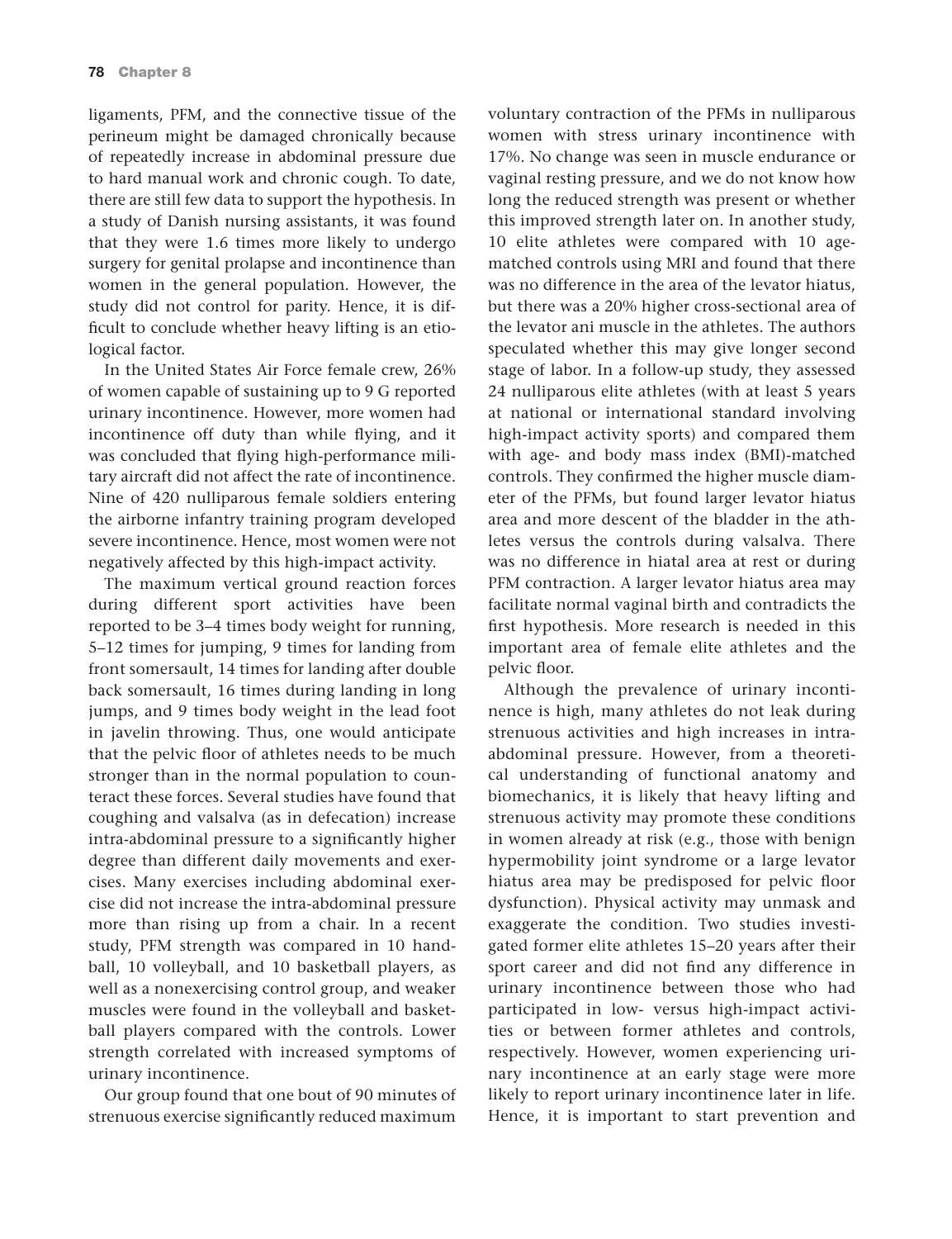early treatment of the condition. There is a need for further studies to understand the influence of different exercises and strenuous physical activity on the pelvic floor.

# **Prevalence of pelvic floor dysfunction in female elite athletes**

#### **Urinary incontinence**

An overview of published studies on prevalence of urinary incontinence in elite athletes is shown in Table 8.1. There is a high prevalence of symptoms of both stress and urgency urinary incontinence in young nulliparous, as well as parous elite athletes. Two studies compared the prevalence of incontinence in elite athletes with that of age‐matched controls. Equal prevalences of stress and urgency urinary incontinence were found in athletes and controls. However, the prevalence of leakage during physical activities was significantly higher in the elite athletes. One study found a significantly higher prevalence in elite athletes compared with both physically active and sedentary controls.

As seen from Table 8.1, the question on incontinence was posed in different ways (e.g., leakage during past week or last 6 months) and was not always well described. One research group also measured urinary leakage in the elite trampolinists who reported the leakage to be a problem during trampoline training. The leakage was verified in all participants with a mean leakage of 28 g (range 9–56) in a 15‐minute test on the trampoline. PFM function was measured in a subgroup of 10 women. They were all classified as having strong voluntary contractions by vaginal palpation, pointing out that timing of the automatic response by the PFM has not been adequate. Urinary incontinence has been reported to occur more frequently during the learning phase of new movements and during the last part of the training sessions and competitions.

There is limited knowledge about associated factors with stress urinary incontinence in athletes. In a study of college athletes, no significant association between incontinence and amenorrhea, weight, hormonal therapy or duration of athletic activity was found. In a study of former Olympians, they found that among factors such as age, body mass index (BMI), parity, Olympic sport group, and incontinence during Olympic sport 20 years ago, only current BMI was significantly associated with regular stress or urgency urinary incontinence symptoms. One study reported that significantly more elite athletes with eating disorders had symptoms of both stress and urgency urinary incontinence, and one study found that incontinent trampolinists were significantly older (16 vs. 13 years), had been training longer and more frequently, and were less able to interrupt the urine flow stream by voluntarily contracting the PFM than the nonleaking group.

A high proportion of athletes report that the leakage is embarrassing, affects their sport performance, or is a social or hygienic problem. One study reported that even small quantities of urine loss caused embarrassment, and 84% of the athletes had never spoken to anyone about the condition. One can imagine that urinary incontinence is more of a problem in sports with focus on the individual and where leakage is visible, for example, esthetic sports. In some sports such as gymnastics, lack of focus and concentration during sport can be dangerous.

## **Anal incontinence**

There is sparse knowledge about anal incontinence during physical activity. Anecdotally, both male and female athletes may pass wind and feces during heavy lifting. One recent study included female students, age 18–40, years from sport, physiotherapy, and nursing in southern France. They found a statistically significant higher prevalence of anal incontinence in those performing intensive sport, defined as training more than 8 hours per week compared with all other subjects (14.8% vs. 4.9%, respectively,  $p = 0.001$ ). Anal incontinence was mainly represented by loss of flatus (84%). As for urinary incontinence, anal incontinence is probably more of a problem in sports where this can be seen or heard.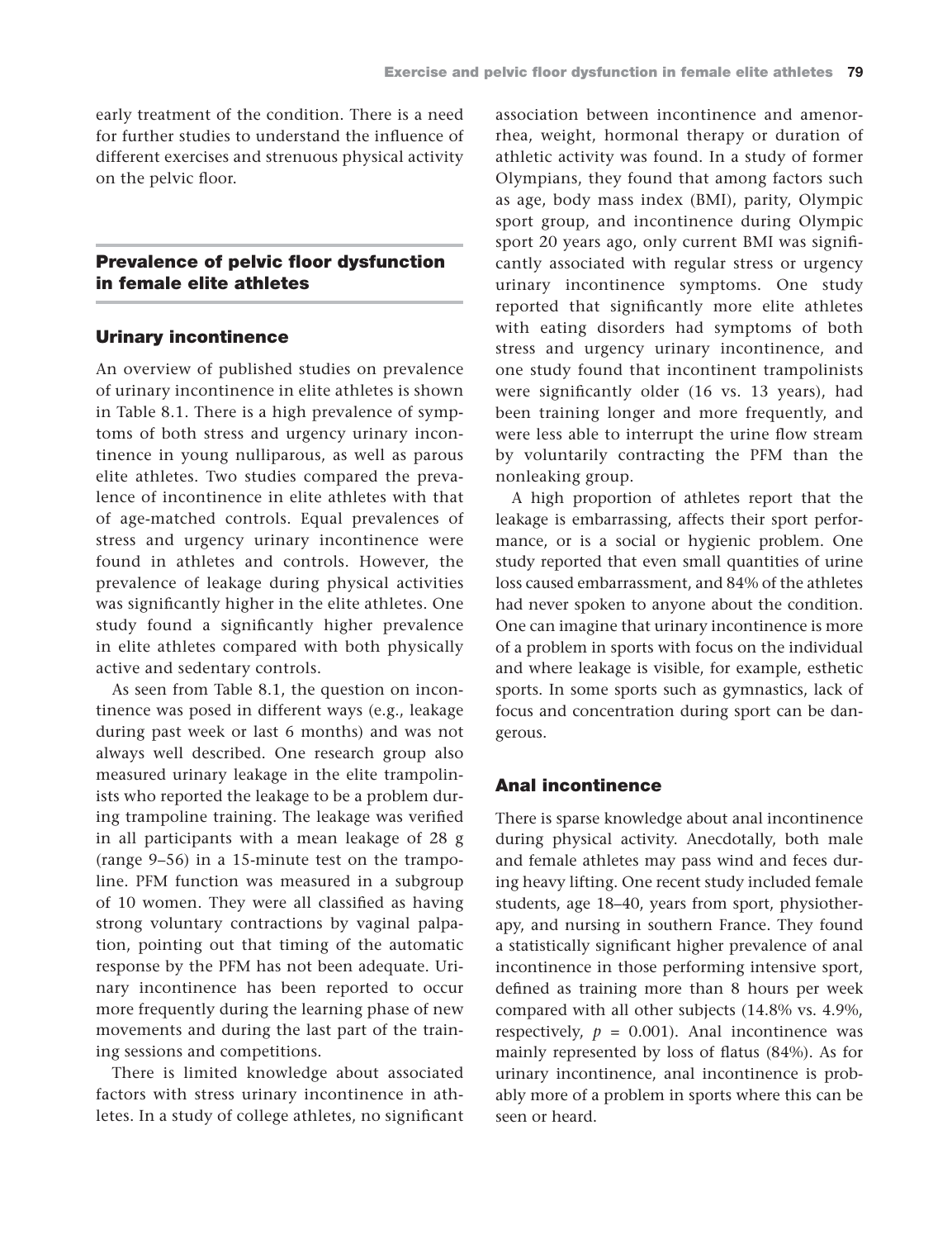|                         | Table 8.1 Prevalence of urinary inc                      | ontinence in female elite athletes                                                                                                                                                                                                                             |                                |                                                                                                                                                                                                                                   |                                                                                                                                                                                                                                                                                                                                                     |
|-------------------------|----------------------------------------------------------|----------------------------------------------------------------------------------------------------------------------------------------------------------------------------------------------------------------------------------------------------------------|--------------------------------|-----------------------------------------------------------------------------------------------------------------------------------------------------------------------------------------------------------------------------------|-----------------------------------------------------------------------------------------------------------------------------------------------------------------------------------------------------------------------------------------------------------------------------------------------------------------------------------------------------|
|                         | Design                                                   | Population/sample                                                                                                                                                                                                                                              | Response rate                  | Question                                                                                                                                                                                                                          | Results                                                                                                                                                                                                                                                                                                                                             |
| Nygaard et al.<br>1994  | Cross-sectional<br>Postal survey                         | competitive varsity athletics at<br>a large state university in USA<br>Mean age 19.9 years $\pm$ 3.3<br>All women participating in<br>Nulliparous<br>$(n = 156)$<br>(GD)                                                                                       | 92%                            | bathroom, sleeping, and upon hearing<br>sneezing, heavy lifting, walking to the<br>participation in your sport, coughing,<br>unanticipated urinary leakage during<br>the sound of running water?<br>Have you ever experienced     | incontinence while practicing or competing in<br>28% reported at least one episode of urinary<br>42% experienced urine loss during daily<br>38% felt embarrassed<br>Field hockey: 32%<br>Gymnastics: 67%<br>Basketball: 44%<br>Swimming: 6%<br>Volleyball: 9%<br>Tennis: 50%<br>Softball: 6%<br>Track: 26%<br>their sport<br>Golf: 0%<br>activities |
| Nygaard 1997            | Retrospective and<br>cross-sectional<br>Postal survey    | field compared with swimmers<br>Mean age: 44.3 years (range<br>Mean number of years since<br>Olympians (between 1960<br>gymnastics and track and<br>and 1976) participating in<br>Former American female<br>beginning training: 30<br>$(n = 207)$<br>$30 - 63$ | 51.2%                          | related to activity, coughing, or sneezing<br>Olympian participant experience urinary<br>leakage related to feeling of urgency, or<br>Do you now/did you while being                                                              | Gymnastics/track and field: 35.0% (p<0.005)<br>Gymnastics/track and field: 41% (ns)<br>Swimming: 4.5%<br>While Olympians:<br>Swimming: 50%<br>Now:                                                                                                                                                                                                  |
| Bø and Borgen<br>(2001) | Postal questionnaire<br>Cross-sectional,<br>case-control | squad in Norway (n = 660)<br>and age-matched controls<br>national team or recruiting<br>Parity: 5% in elite athletes,<br>All female elite athletes on<br>Age: 15-39 years<br>33% in controls<br>$(n = 765)$                                                    | Controls: 75%<br>Athletes: 87% | urge to void (problems in reaching the<br>abrupt movements, and lifting) or with<br>physical activity (running and jumping,<br>Do you currently leak urine during<br>coughing, sneezing and laughter,<br>toilet without leaking)? | Range between sports: 37.5-52.2%<br>Range between sports: 10-27.5%<br>Stress urinary continence (SUI)<br>Moderate/severe problem:<br>Social/hygienic problem:<br>Athletes/controls: 5%<br>Controls: 16.4%<br>Controls: 39%<br>Controls: 19%<br>Athletes: 15%<br>Athletes: 41%<br>Athletes: 16%<br>Urge:                                             |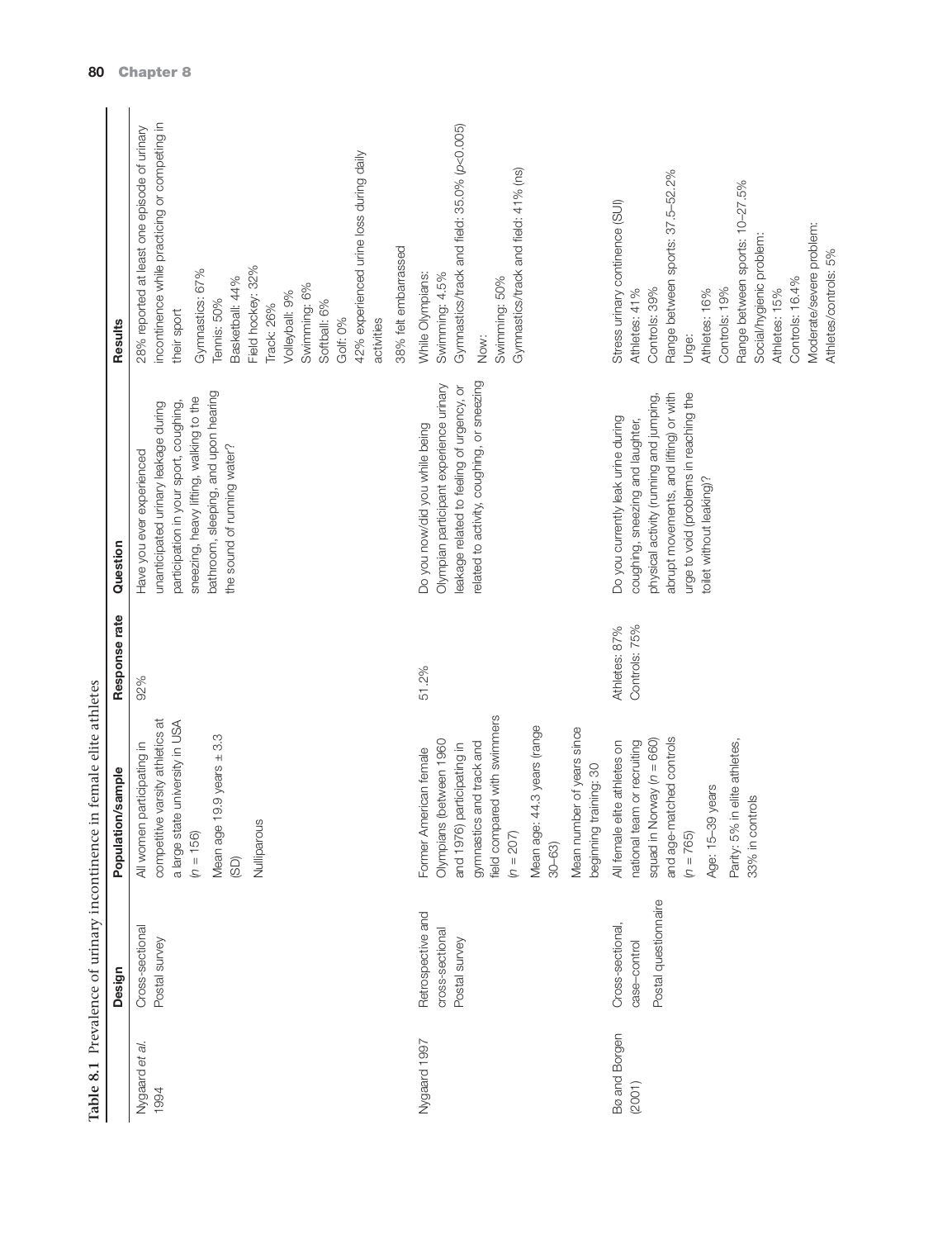| or in daily life. 43% while participating in their<br>51.9% experienced urine loss during sport<br>Gymnastics: 56%<br>Badminton: 31%<br>Basketbal: 17%<br>Volleybal: 30%<br>Aerobics: 40%<br>Handball: 21%<br>Athletics: 25%<br>Ballet: 43%<br>sport: | 80% reported to leak urine during trampoline<br>None leaked during coughing, sneezing, or<br>Mean leakage on pad testing: 28 grams<br>51.4% reported the leakage to be<br>training/competition and sport<br>embarrassing<br>$(\text{range } 9 - 56)$<br>aughing | Most reported only a few episodes per month.<br>Physically active controls and sedentary<br>8% several episodes per day<br>controls: 9.8%<br>Athletes: 28%                                                                                                                                                                                                 | Anal incontinence: 14.8% in intensive sport<br>(IS) versus 4.9% in nonintensive sport (NIS)<br>Urinary incontinence: 33.1% versus 18.3%<br>Anal incontinence was mainly flatus: 84%<br>(p<0.01)<br>p < 0.01                                                                                                                                                                |
|-------------------------------------------------------------------------------------------------------------------------------------------------------------------------------------------------------------------------------------------------------|-----------------------------------------------------------------------------------------------------------------------------------------------------------------------------------------------------------------------------------------------------------------|------------------------------------------------------------------------------------------------------------------------------------------------------------------------------------------------------------------------------------------------------------------------------------------------------------------------------------------------------------|----------------------------------------------------------------------------------------------------------------------------------------------------------------------------------------------------------------------------------------------------------------------------------------------------------------------------------------------------------------------------|
| participating in your sport or in daily life?<br>Do you experience urine loss while                                                                                                                                                                   | Do you leak urine during trampoline<br>training/competition/daily life?                                                                                                                                                                                         | position, cold exposure, hand washing,<br>marked and frequency as daily, weekly,<br>sneezing, laughing, sudden change in<br>activity (first or second part of training<br>or monthly. Embarrassment on visual<br>Do you leak urine during coughing,<br>or competition? Rating as slight or<br>oud noises, anxiety, or physical<br>analog scale (VAS) scale | once in the last 6 months? If yes: type of<br>Did you have an accidental anal leakage<br>months? If yes: type of protection worn,<br>eakage at least once during the last 6<br>protection worn, leakage composition,<br>of solid, liquid, mucus, or gas at least<br>Did you have an accidental urinary<br>eakage duration, and frequency<br>eakage duration, and frequency |
| 73.7%                                                                                                                                                                                                                                                 | 100% on survey<br>51.4% on pad<br>measurement<br>28.6% on<br>strength<br>test                                                                                                                                                                                   | 70% of controls<br>athletes and<br>55.6% of                                                                                                                                                                                                                                                                                                                | 52.4%                                                                                                                                                                                                                                                                                                                                                                      |
| (including ballet) competing at<br>Mean age: 22.8 years (range<br>Eight Danish sport clubs<br>national level ( $n = 397$<br>8.6% were parous<br>$14 - 51$ )                                                                                           | trampolinists at national level<br>Mean age 15 (range 12-22)<br>between 1993 and 1996<br>All 35 female Swedish<br>Nulliparous                                                                                                                                   | 157 elite athletes at highest<br>France, compared with<br>random sample of 426<br>national level in Nimes,<br>Age: 18-35 years<br>Nulliparous<br>controls                                                                                                                                                                                                  | Physiotherapy and School of<br>Nursing in Marseille, France<br>393 of 750 eligible women<br>age 18-40, from Sport<br>University, School of<br>Nulliparous                                                                                                                                                                                                                  |
| Cross-sectional<br>Postal survey                                                                                                                                                                                                                      | Σ<br>measurement of PF<br>Clinical assessment<br>strength $(n = 10)$<br>training $(n = 18)$ ,<br>Cross-sectional<br>pad test during<br>Postal survey<br>trampoline                                                                                              | Cross-sectional study<br>comparing athletes<br>Postal survey<br>and controls                                                                                                                                                                                                                                                                               | Cross-sectional study<br>$\overline{\omega}$<br>Postal questionnaire<br>comparing high-lev<br>nonintensive sport<br>(all other groups)<br>sport (>8 hours<br>per week) and<br>participants                                                                                                                                                                                 |
| Thyssen et al.<br>2002                                                                                                                                                                                                                                | Eliasson et al.<br>2002                                                                                                                                                                                                                                         | Caylet et al.<br>2006                                                                                                                                                                                                                                                                                                                                      | Vitton et al. 2011                                                                                                                                                                                                                                                                                                                                                         |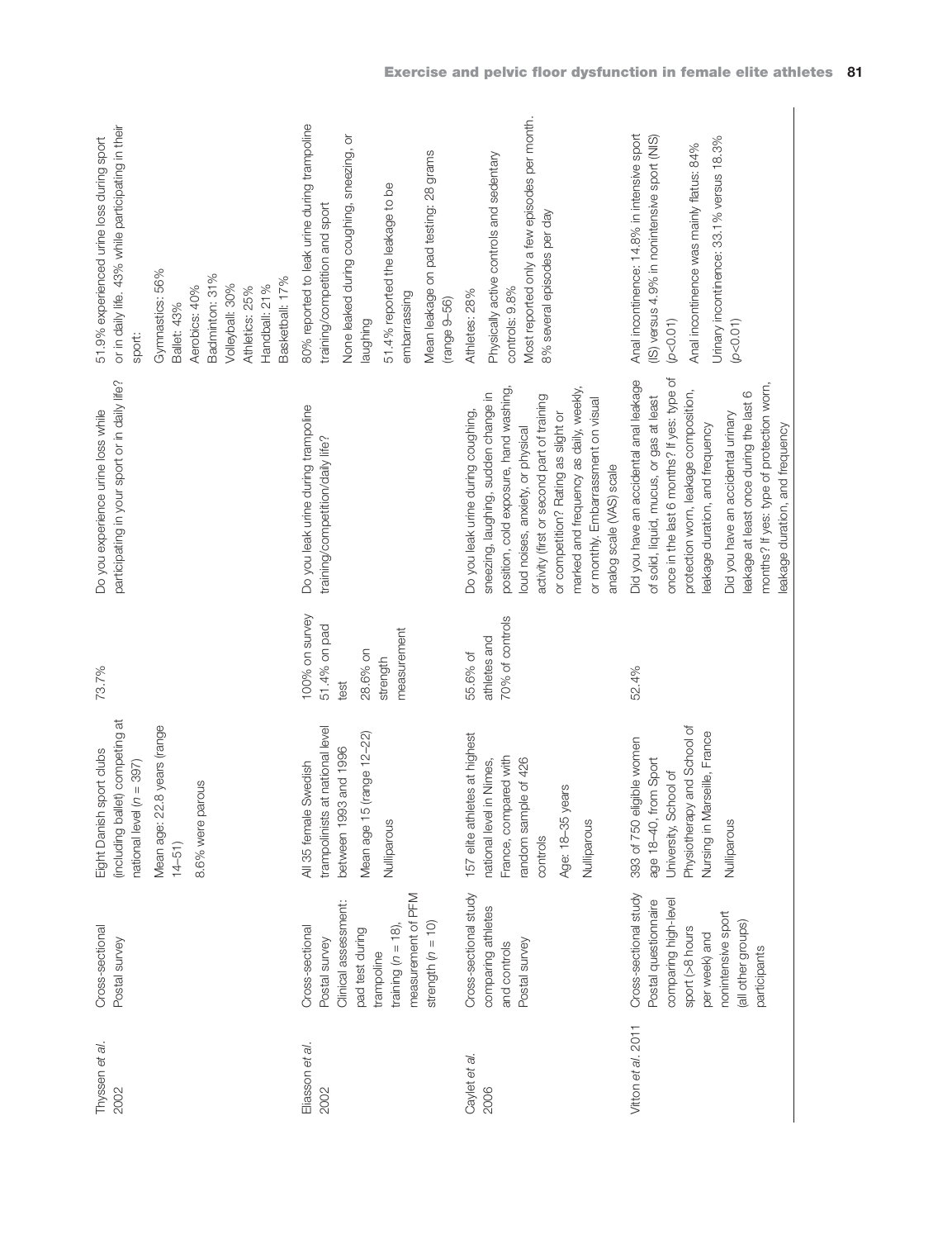#### **Pelvic organ prolapse**

Although there are anecdotal reports of pelvic organ prolapse in young, nulliparous marathon runners and weight lifters, there are few studies on pelvic organ prolapse in exercising women. In a study comparing nulliparous women before and after 6 weeks of summer military training, it was found that women attending paratrooper training were significantly more likely to have stage II prolapse. They were also significantly more likely to have worsening in their pelvic support regardless of initial prolapse stage.

## **Prevention of pelvic floor dysfunction**

There are no studies applying PFMT for primary prevention of urinary incontinence, anal incontinence, or pelvic organ prolapse in the general female population or in elite athletes. Theoretically, one could argue that strengthening the PFM by specific training would have the potential to prevent stress urinary incontinence, anal incontinence, and pelvic organ prolapse. Strength training of the PFM has shown to increase the thickness of the muscles, reduce muscle length, reduce the levator hiatus area, and lift the levator plate to a more cranial level inside the pelvis in women with pelvic organ prolapse. If the pelvic floor possesses a certain "stiffness," it is likely that the muscles could counteract the increases in intra‐abdominal pressures occurring during physical exertion.

## **Preventive devices and absorbing products**

Devices that involve external urinary collection, intravaginal support of the bladder neck, or blockage of urinary leakage by occlusion are available, and some have shown to be effective in preventing leakage during physical activity. A vaginal tampon can be such a simple device. In a Danish study, six women with SUI demonstrated total dryness when using a vaginal device during 30 minutes of aerobics. This was supported by a recent study in 34 Australian women. However, in the latter study, only 47% of the participants reported high acceptability for tampon use. For smaller leakage, specially designed protecting pads can be used during training and competition.

# **Treatment of pelvic floor dysfunction in elite athletes**

## **Stress urinary incontinence**

Stress urinary incontinence can be treated with bladder training, PFMT with or without resistance devices, vaginal cones or biofeedback, electrical stimulation, drug therapy, or surgery. One would assume that the elite athletes would respond in the same way to treatment as other women do. However, given the high impact on their pelvic floor, they may need stronger PFM than nonathletes. To date, there are methodological problems assessing PFM, bladder, and urethral function during physical activity.

## **Surgery**

Elite athletes are mostly young and nulliparous, and it is therefore recommended that PFMT should be the first choice of treatment and is always tried before surgery. The leakage in athletes seems to be related to strenuous high‐impact activity, and elite athletes do not seem to have more urinary incontinence than others later in life when the activity is reduced. Therefore, surgery seems inappropriate in young elite athletes.

#### **Bladder training**

Anecdotally, most elite athletes empty their bladder before practice and competition, which was also reported to be common in young nulliparous women attending gyms. Therefore, it is unlikely that any of them would exercise with a high bladder volume. However, as in the rest of the population, elite athletes may have a nonoptimal toilet behavior, and the use of frequency–volume chart and bladder training regimens may be an important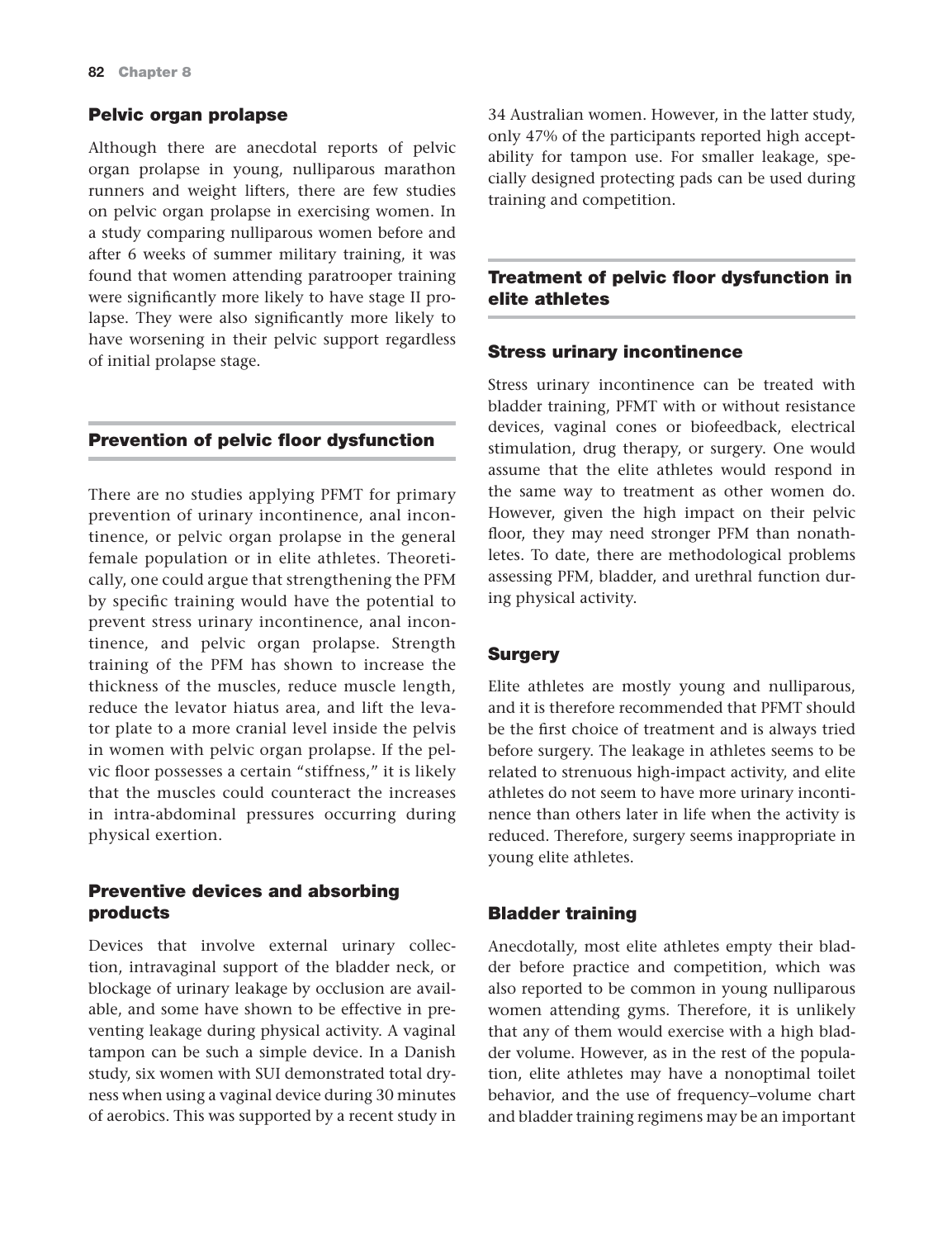first step to become aware of toilet habits and try to make them more optimal.

#### **Estrogen**

The role of estrogen in incidence, prevalence, and treatment of stress urinary incontinence is controversial. Two meta‐analyses of the effect have concluded that there is no change in urine loss after estrogen replacement therapy. Estrogen given alone therefore does not seem to be an effective treatment for stress urinary incontinence. A higher prevalence of eating disorders has been found in athletes compared with nonathletes, and these athletes may be low in estrogen. Amenorrheic elite athletes would be on estrogen replacement therapy because of the risk of osteoporosis. Estrogen may have adverse effects such as a higher risk of coronary heart disease and some cancer forms.

#### **Pelvic floor muscle training**

Based on systematic reviews and meta‐analysis of randomized controlled trials, it has been stated that conservative treatments with lifestyle interventions and PFMT should be first‐line treatment for stress and mixed urinary incontinence. Cochrane reviews conclude that PFMT is an effective treatment for adult women and consistently better than no treatment or placebo treatments. Subjective cure and improvement rates after PFMT for stress urinary or mixed incontinence reported in randomized controlled trials to be up to 70%. Cure rates, defined as  $\leq 2$  g of leakage on pad tests, vary between 44 and 70% in stress urinary incontinence. Supervised training shows better results than unsupervised training. Adverse effects have only been reported in one study. One woman out of 54 reported pain with PFM contractions; three had an uncomfortable feeling during exercise; and two felt that they did not want to be continually occupied with the problem.

No randomized controlled trials on the effect of PFMT on urinary incontinence have been conducted in elite athletes. In one study, 39 female soldiers, mean age 28.5 years (SD 7.2), with exercise‐induced urinary incontinence were randomized to PFMT with or without biofeedback. All

improved subjectively and showed normal readings on urodynamic assessment after treatment. Only eight subjects desired further treatment after 8 weeks of training.

Two small case series on elite athletes and sport students have been published. One study reported total relief of reported symptoms and no leakage on pad testing after 3 months of a combination of electrical stimulation, PFMT with biofeedback, and vaginal cones. In another study it was reported that seven nulliparous sport students significantly improved PFM strength and reduced urinary incontinence score, frequency and amount of leakage after 8 weeks of training.

Elite athletes are accustomed to regular training and are highly motivated for exercise. Adding three sets of 8–12 close to maximum contractions, 3–4 times a week of the PFM to their regular strength‐training program does not seem to be a big task. However, there is no reason to believe that they are more able than the general population to perform a correct PFM contraction. Therefore, thorough instruction and assessment of ability to contract is mandatory. Because most elite athletes are nulliparous, there are no ruptures of ligaments, fascias, muscle fibers, or peripheral nerve damage. One would expect that the effect would be equal or even better in this specific group of women. On the other hand, the impact and increase in abdominal pressure that has to be counteracted by the PFM in athletes performing high‐impact activities is much higher than what is required in the sedentary population. The pelvic floor therefore probably needs to be much stronger in elite athletes.

There are two different theoretical rationales for the effect of PFMT. A voluntary contraction of the PFM before and during cough reduced leakage by 98 and 73% during a medium and deep cough, respectively. Kegel first described the PFMT method in 1948 as "tightening" of the pelvic floor. The rationale behind a strength‐training regimen is to increase muscle tension and cross‐sectional area and increase stiffness of connective tissue, thereby lifting the pelvic floor into a higher pelvic position and reduce the levator hiatus area. This effect has been verified in a randomized controlled trial.

It is unlikely that continent elite athletes or participants in fitness activities think about the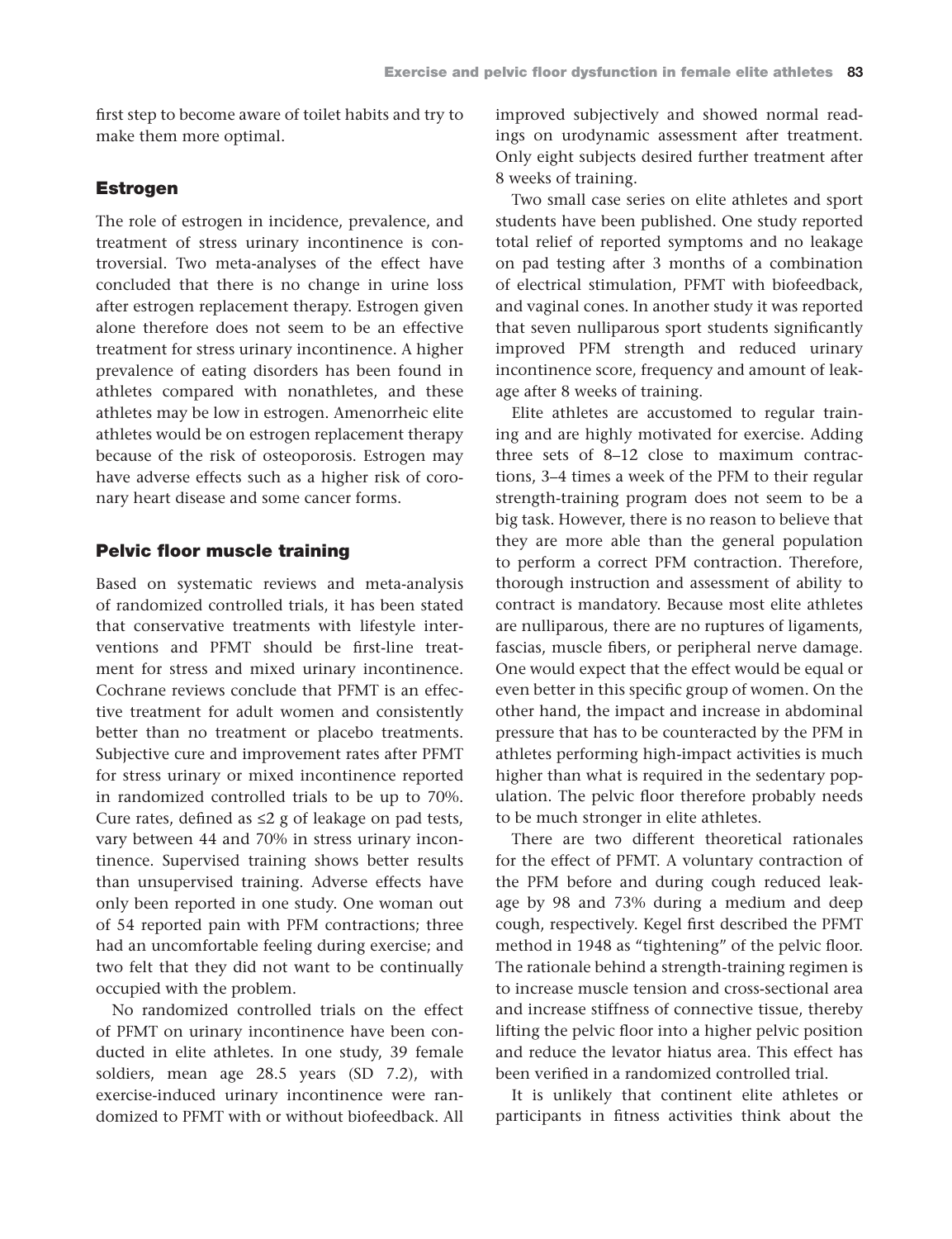PFM or precontract them voluntarily. A contraction of the PFM most likely occurs automatically and simultaneously or even before the impact or abdominal pressure increase. It seems impossible to voluntarily precontract the PFM before and during every increase in abdominal pressure while participating in sport and leisure activities. The aim of the training program therefore would be to build up the PFM to a firm structural base where such contractions occur automatically.

Most likely, very few, if any, athletes have learned about the PFM, and one could assume that none have tried to train them systematically. The potential for improvement in function and strength is therefore huge. PFMT has proved to be effective when conducted intensively and with a close follow‐up in the general population. It is a functional and physiological noninvasive treatment with no known serious adverse effects, and it is cost‐effective compared with other treatment modalities. However, there is a need for high‐quality randomized controlled trial (RCTs) to evaluate the effect of PFM strength training in female elite athletes.

# **Prevention and treatment of anal incontinence**

There are no randomized controlled trials on the effect of surgical or conservative management of anal incontinence in the nulliparous population or in athletes. The results of PFMT in women with perineal tears after childbirth and in women with anal incontinence following childbirth are inconsistent and inconclusive. There is some evidence that women performing antenatal PFMT are less likely to have anal incontinence postpartum.

# **Prevention and treatment of pelvic organ prolapse**

No randomized controlled trials, or studies using other designs, have been found to evaluate the effect of lifestyle interventions or PFMT on pelvic organ prolapse in primary prevention, that is, to stop prolapse from developing. To date, eight randomized controlled trials have evaluated the effect of PFMT to treat anatomical prolapse or symptoms. Typically, most randomized controlled trials compared PFMT plus lifestyle intervention, against lifestyle interventions alone. Lifestyle intervention included the use of precontraction of the PFM before and during increase in intra‐abdominal pressure, "the Knack" and advice to avoid pushing down during defecation or general lifestyle advice. None have compared the effect of these lifestyle interventions with untreated controls, and there is no report of adherence to these protocols. Hence, the effect of lifestyle interventions on pelvic organ prolapse is still unknown. In one randomized controlled trial, there was no effect of advice to use the Knack on PFM morphology.

The results of the randomized controlled trials are all in favor of PFMT to be effective in treating pelvic organ prolapse, demonstrating statistically significant improvement in symptoms and/or prolapse stage. Typically, anatomical position of the prolapse is improved by one stage.

# **Conclusion**

The prevalence of urinary incontinence and especially stress urinary incontinence among young, nulliparous elite athletes is high. The highest prevalence rates were found in those involved in highimpact activities such as trampolining, gymnastics, track and field, and ball games. Anal incontinence in the form of loss of flatus is also common. Both urinary and anal incontinence is perceived as embarrassing, and it may influence performance especially in sports where incontinence is visible or hearable. There is scant knowledge about the prevalence of pelvic organ prolapse in female athletes. There are no randomized controlled trials on the effect of prevention or treatment of incontinence or pelvic organ prolapse in female elite athletes. There is strong evidence that PFMT is effective in the treatment of stress and mixed urinary incontinence and pelvic organ prolapse in the general population, it has no adverse effects and is recommended as first‐line treatment in the adult female population. There is a need for more basic research on PFM function during physical activity, exercise as an etiological factor for pelvic floor dysfunction, and the effect of PFMT in female elite athletes.